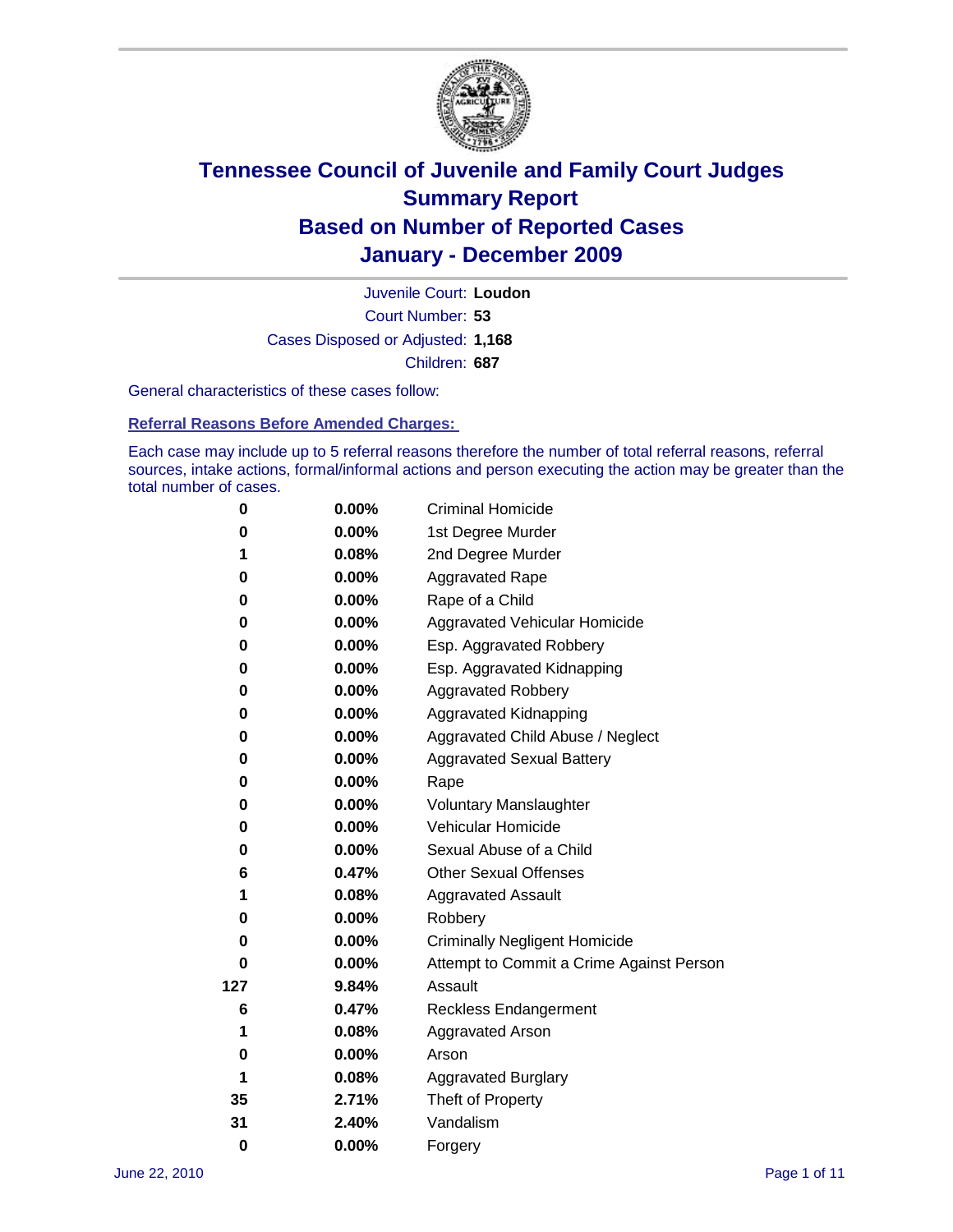

Court Number: **53** Juvenile Court: **Loudon** Cases Disposed or Adjusted: **1,168** Children: **687**

#### **Referral Reasons Before Amended Charges:**

Each case may include up to 5 referral reasons therefore the number of total referral reasons, referral sources, intake actions, formal/informal actions and person executing the action may be greater than the total number of cases.

| $\pmb{0}$    | 0.00%    | <b>Worthless Checks</b>                                     |
|--------------|----------|-------------------------------------------------------------|
| 0            | 0.00%    | Illegal Possession / Fraudulent Use of Credit / Debit Cards |
| 10           | 0.78%    | <b>Burglary</b>                                             |
| $\mathbf{2}$ | 0.16%    | Unauthorized Use of a Vehicle                               |
| 0            | $0.00\%$ | <b>Cruelty to Animals</b>                                   |
| 0            | $0.00\%$ | Sale of Controlled Substances                               |
| 3            | 0.23%    | <b>Other Drug Offenses</b>                                  |
| 72           | 5.58%    | Possession of Controlled Substances                         |
| $\mathbf 0$  | $0.00\%$ | <b>Criminal Attempt</b>                                     |
| 4            | 0.31%    | Carrying Weapons on School Property                         |
| 1            | 0.08%    | Unlawful Carrying / Possession of a Weapon                  |
| 1            | 0.08%    | <b>Evading Arrest</b>                                       |
| 0            | 0.00%    | Escape                                                      |
| 0            | $0.00\%$ | Driving Under Influence (DUI)                               |
| 54           | 4.19%    | Possession / Consumption of Alcohol                         |
| 8            | 0.62%    | Resisting Stop, Frisk, Halt, Arrest or Search               |
| 1            | 0.08%    | <b>Aggravated Criminal Trespass</b>                         |
| 3            | 0.23%    | Harassment                                                  |
| 0            | 0.00%    | Failure to Appear                                           |
| 6            | 0.47%    | Filing a False Police Report                                |
| 0            | 0.00%    | Criminal Impersonation                                      |
| 9            | 0.70%    | <b>Disorderly Conduct</b>                                   |
| $\mathbf{2}$ | 0.16%    | <b>Criminal Trespass</b>                                    |
| $\bf{0}$     | $0.00\%$ | Public Intoxication                                         |
| 0            | $0.00\%$ | Gambling                                                    |
| 256          | 19.84%   | <b>Traffic</b>                                              |
| 1            | 0.08%    | Local Ordinances                                            |
| 4            | 0.31%    | Violation of Wildlife Regulations                           |
| 0            | $0.00\%$ | Contempt of Court                                           |
| 113          | 8.76%    | Violation of Probation                                      |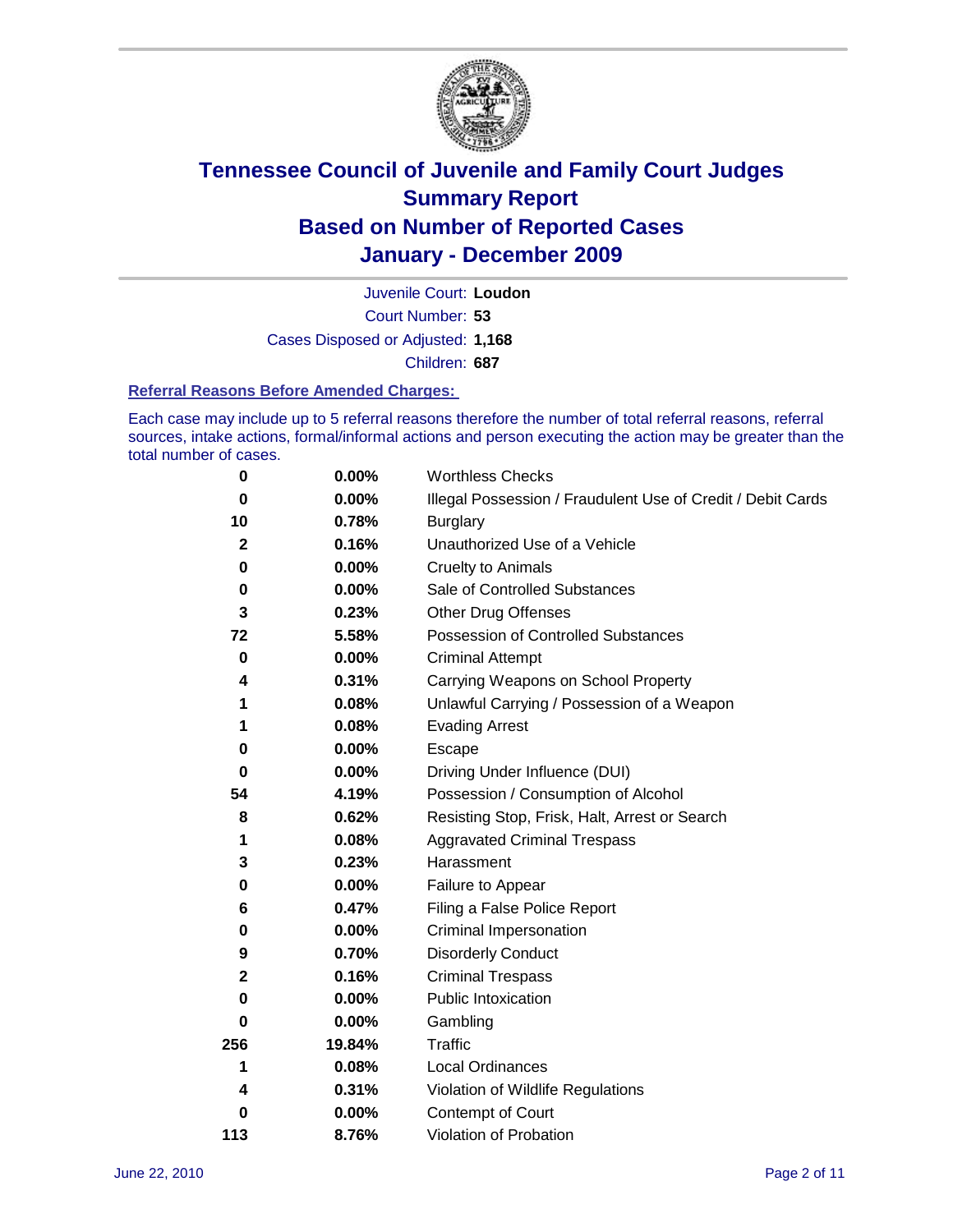

Court Number: **53** Juvenile Court: **Loudon** Cases Disposed or Adjusted: **1,168** Children: **687**

#### **Referral Reasons Before Amended Charges:**

Each case may include up to 5 referral reasons therefore the number of total referral reasons, referral sources, intake actions, formal/informal actions and person executing the action may be greater than the total number of cases.

| 0            | 0.00%    | Violation of Aftercare                 |
|--------------|----------|----------------------------------------|
| 56           | 4.34%    | Unruly Behavior                        |
| 338          | 26.20%   | Truancy                                |
| 29           | 2.25%    | In-State Runaway                       |
| $\mathbf{2}$ | 0.16%    | Out-of-State Runaway                   |
| 68           | 5.27%    | Possession of Tobacco Products         |
| 1            | 0.08%    | Violation of a Valid Court Order       |
| 25           | 1.94%    | Violation of Curfew                    |
| 0            | 0.00%    | Sexually Abused Child                  |
| 0            | 0.00%    | <b>Physically Abused Child</b>         |
| 12           | 0.93%    | Dependency / Neglect                   |
| 0            | 0.00%    | <b>Termination of Parental Rights</b>  |
| 0            | 0.00%    | <b>Violation of Pretrial Diversion</b> |
| 0            | 0.00%    | Violation of Informal Adjustment       |
| 0            | 0.00%    | <b>Judicial Review</b>                 |
| 0            | 0.00%    | <b>Administrative Review</b>           |
| 0            | $0.00\%$ | <b>Foster Care Review</b>              |
| 0            | 0.00%    | Custody                                |
| 0            | 0.00%    | Visitation                             |
| 0            | 0.00%    | Paternity / Legitimation               |
| 0            | 0.00%    | <b>Child Support</b>                   |
| 0            | 0.00%    | <b>Request for Medical Treatment</b>   |
| 0            | 0.00%    | <b>Consent to Marry</b>                |
| 0            | 0.00%    | Other                                  |
| 1,290        | 100.00%  | <b>Total Referrals</b>                 |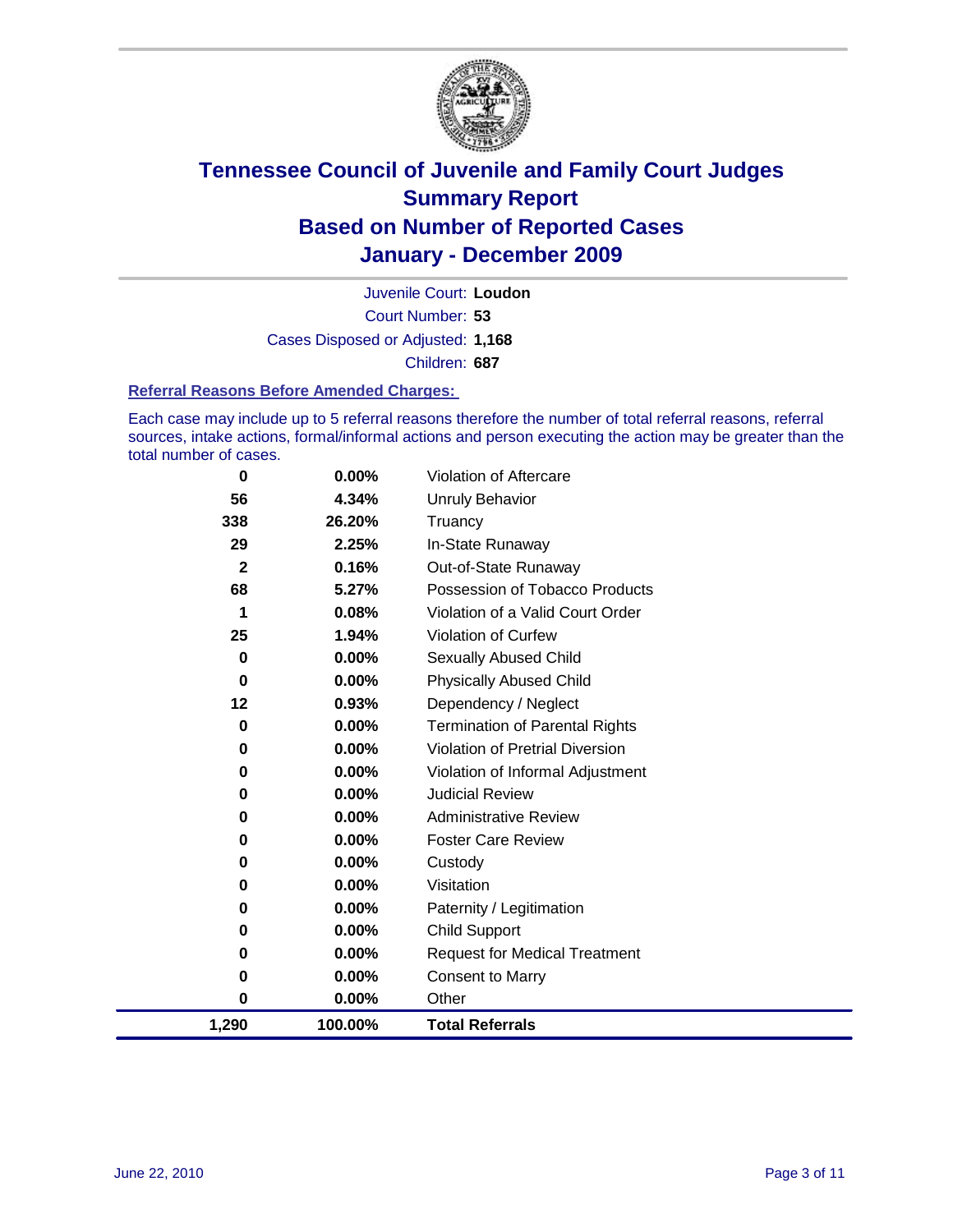

| Juvenile Court: Loudon     |                                   |                                   |  |  |
|----------------------------|-----------------------------------|-----------------------------------|--|--|
| Court Number: 53           |                                   |                                   |  |  |
|                            | Cases Disposed or Adjusted: 1,168 |                                   |  |  |
|                            |                                   | Children: 687                     |  |  |
| <b>Referral Sources: 1</b> |                                   |                                   |  |  |
| 663                        | 51.40%                            | Law Enforcement                   |  |  |
| 26                         | 2.02%                             | Parents                           |  |  |
| 1                          | 0.08%                             | <b>Relatives</b>                  |  |  |
| 0                          | 0.00%                             | Self                              |  |  |
| 382                        | 29.61%                            | School                            |  |  |
| 0                          | 0.00%                             | <b>CSA</b>                        |  |  |
| 3                          | 0.23%                             | <b>DCS</b>                        |  |  |
| $\bf{0}$                   | 0.00%                             | <b>Other State Department</b>     |  |  |
| 0                          | 0.00%                             | <b>District Attorney's Office</b> |  |  |
| 209                        | 16.20%                            | <b>Court Staff</b>                |  |  |
| 0                          | 0.00%                             | Social Agency                     |  |  |
| 0                          | 0.00%                             | <b>Other Court</b>                |  |  |
| 6                          | 0.47%                             | Victim                            |  |  |
| 0                          | 0.00%                             | Child & Parent                    |  |  |
| 0                          | 0.00%                             | Hospital                          |  |  |
| $\mathbf 0$                | 0.00%                             | Unknown                           |  |  |
| $\pmb{0}$                  | 0.00%                             | Other                             |  |  |
| 1,290                      | 100.00%                           | <b>Total Referral Sources</b>     |  |  |

### **Age of Child at Referral: 2**

| 0   | $0.00\%$<br>0.00% | Ages 19 and Over<br><b>Unknown</b> |  |
|-----|-------------------|------------------------------------|--|
|     |                   |                                    |  |
| 0   |                   |                                    |  |
| 195 | 28.38%            | Ages 17 through 18                 |  |
| 251 | 36.54%            | Ages 15 through 16                 |  |
| 113 | 16.45%            | Ages 13 through 14                 |  |
| 40  | 5.82%             | Ages 11 through 12                 |  |
| 88  | 12.81%            | Ages 10 and Under                  |  |
|     |                   |                                    |  |

<sup>1</sup> If different than number of Referral Reasons (1290), verify accuracy of your court's data.

<sup>2</sup> One child could be counted in multiple categories, verify accuracy of your court's data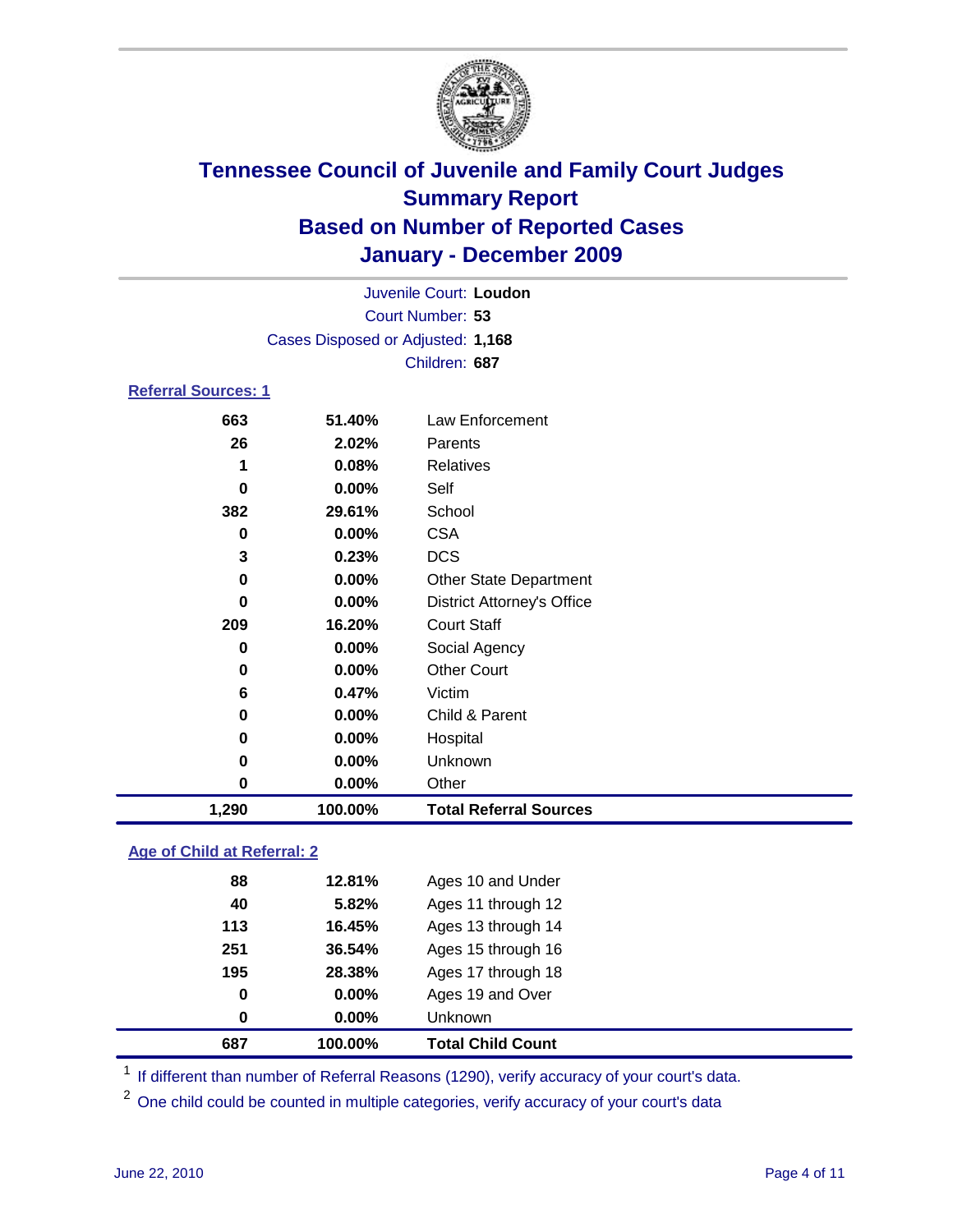

| Juvenile Court: Loudon                  |                                   |                          |  |  |
|-----------------------------------------|-----------------------------------|--------------------------|--|--|
|                                         | Court Number: 53                  |                          |  |  |
|                                         | Cases Disposed or Adjusted: 1,168 |                          |  |  |
|                                         |                                   | Children: 687            |  |  |
| Sex of Child: 1                         |                                   |                          |  |  |
| 445                                     | 64.77%                            | Male                     |  |  |
| 242                                     | 35.23%                            | Female                   |  |  |
| $\bf{0}$                                | 0.00%                             | Unknown                  |  |  |
| 687                                     | 100.00%                           | <b>Total Child Count</b> |  |  |
| Race of Child: 1                        |                                   |                          |  |  |
| 666                                     | 96.94%                            | White                    |  |  |
| 13                                      | 1.89%                             | African American         |  |  |
| 3                                       | 0.44%                             | Native American          |  |  |
| 1                                       | 0.15%                             | Asian                    |  |  |
| 4                                       | 0.58%                             | Mixed                    |  |  |
| $\mathbf 0$                             | 0.00%                             | Unknown                  |  |  |
| 687                                     | 100.00%                           | <b>Total Child Count</b> |  |  |
| <b>Hispanic Origin: 1</b>               |                                   |                          |  |  |
| 58                                      | 8.44%                             | Yes                      |  |  |
| 629                                     | 91.56%                            | <b>No</b>                |  |  |
| $\mathbf 0$                             | 0.00%                             | Unknown                  |  |  |
| 687                                     | 100.00%                           | <b>Total Child Count</b> |  |  |
| <b>School Enrollment of Children: 1</b> |                                   |                          |  |  |
| 675                                     | 98.25%                            | Yes                      |  |  |
| 10                                      | 1.46%                             | No                       |  |  |
| $\overline{\mathbf{2}}$                 | 0.29%                             | Unknown                  |  |  |
| 687                                     | 100.00%                           | <b>Total Child Count</b> |  |  |

One child could be counted in multiple categories, verify accuracy of your court's data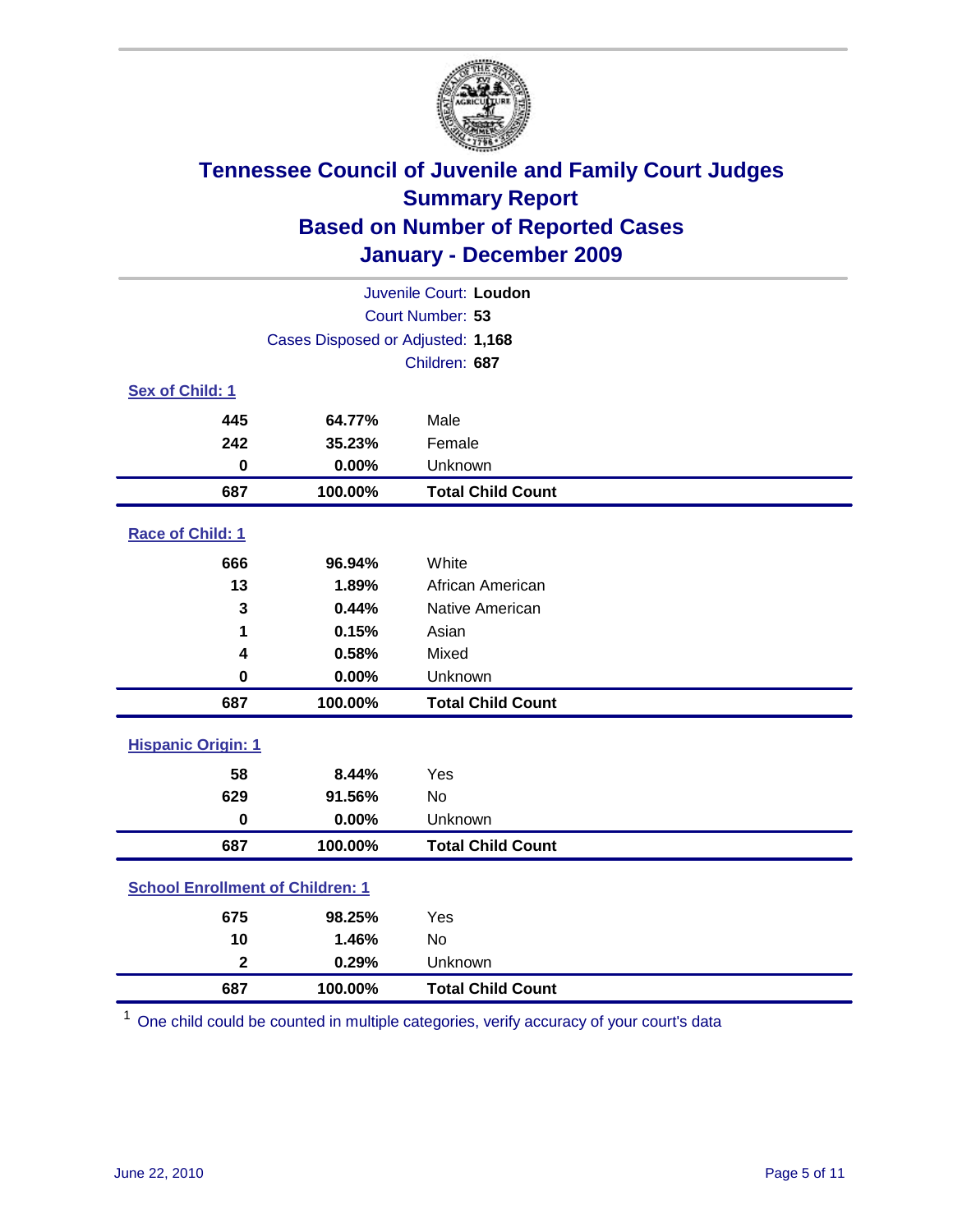

Court Number: **53** Juvenile Court: **Loudon** Cases Disposed or Adjusted: **1,168** Children: **687**

### **Living Arrangement of Child at Time of Referral: 1**

| 687 | 100.00%  | <b>Total Child Count</b>     |
|-----|----------|------------------------------|
| 2   | 0.29%    | Other                        |
| 1   | 0.15%    | Unknown                      |
| 1   | 0.15%    | Independent                  |
| 0   | $0.00\%$ | In an Institution            |
| 1   | 0.15%    | In a Residential Center      |
| 1   | 0.15%    | In a Group Home              |
| 4   | 0.58%    | With Foster Family           |
| 23  | 3.35%    | With Adoptive Parents        |
| 58  | 8.44%    | <b>With Relatives</b>        |
| 46  | 6.70%    | <b>With Father</b>           |
| 215 | 31.30%   | With Mother                  |
| 87  | 12.66%   | With Mother and Stepfather   |
| 11  | $1.60\%$ | With Father and Stepmother   |
| 237 | 34.50%   | With Both Biological Parents |
|     |          |                              |

#### **Type of Detention: 2**

| 1.168 | 100.00%  | <b>Total Detention Count</b> |
|-------|----------|------------------------------|
| 0     | $0.00\%$ | Other                        |
| 991   | 84.85%   | Does Not Apply               |
| 0     | $0.00\%$ | Unknown                      |
| 0     | $0.00\%$ | <b>Psychiatric Hospital</b>  |
| 1     | 0.09%    | Jail - No Separation         |
| 0     | $0.00\%$ | Jail - Partial Separation    |
| 0     | 0.00%    | Jail - Complete Separation   |
| 173   | 14.81%   | Juvenile Detention Facility  |
| 3     | 0.26%    | Non-Secure Placement         |
|       |          |                              |

<sup>1</sup> One child could be counted in multiple categories, verify accuracy of your court's data

<sup>2</sup> If different than number of Cases (1168) verify accuracy of your court's data.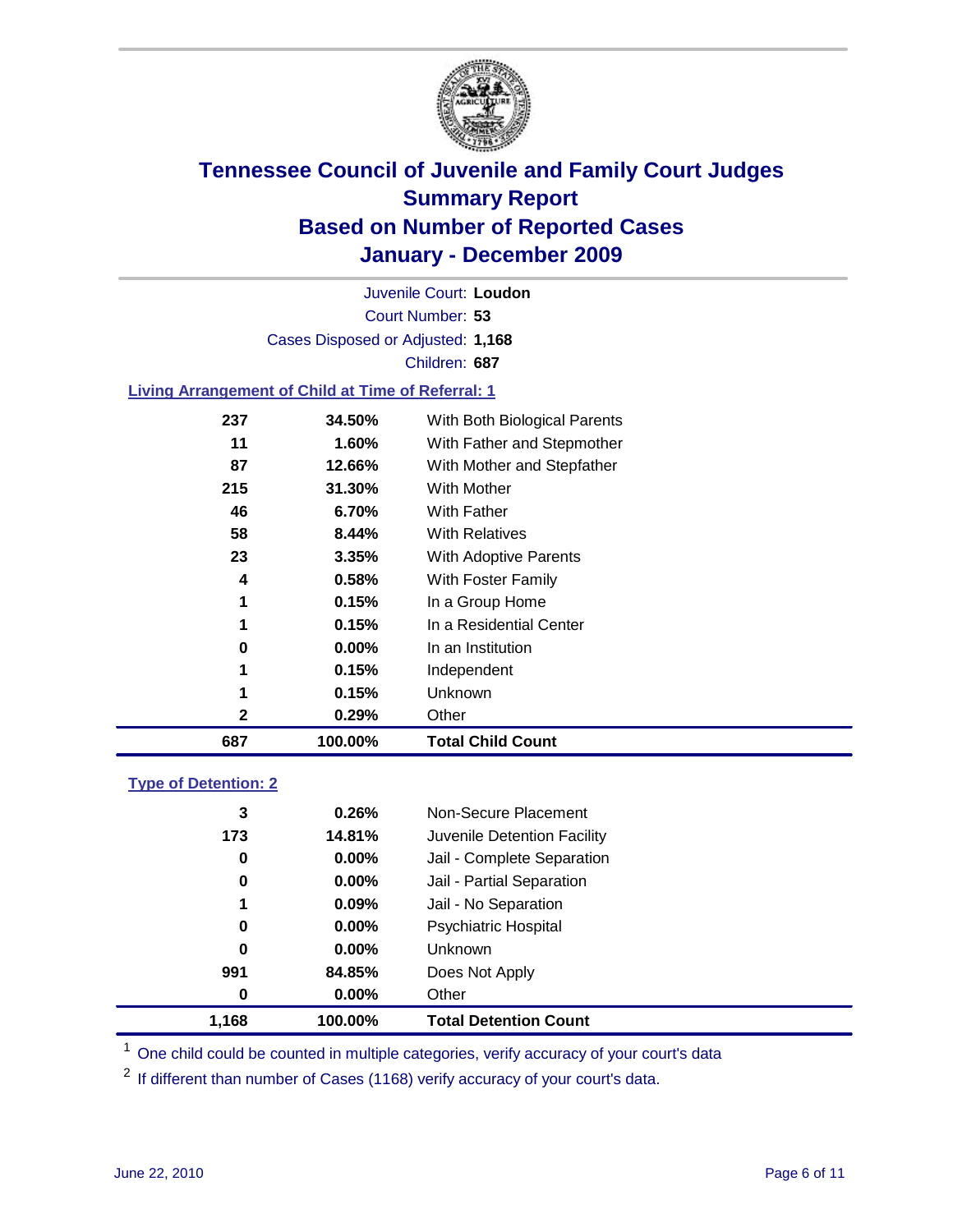

|                                                    | Juvenile Court: Loudon            |                                      |  |  |  |
|----------------------------------------------------|-----------------------------------|--------------------------------------|--|--|--|
|                                                    | Court Number: 53                  |                                      |  |  |  |
|                                                    | Cases Disposed or Adjusted: 1,168 |                                      |  |  |  |
|                                                    |                                   | Children: 687                        |  |  |  |
| <b>Placement After Secure Detention Hearing: 1</b> |                                   |                                      |  |  |  |
| 164                                                | 14.04%                            | Returned to Prior Living Arrangement |  |  |  |
| 1                                                  | 0.09%                             | Juvenile Detention Facility          |  |  |  |
| 0                                                  | 0.00%                             | Jail                                 |  |  |  |
| 0                                                  | $0.00\%$                          | Shelter / Group Home                 |  |  |  |
| 0                                                  | 0.00%                             | <b>Foster Family Home</b>            |  |  |  |
| 0                                                  | 0.00%                             | Psychiatric Hospital                 |  |  |  |
|                                                    | 0.09%                             | Unknown                              |  |  |  |
| 991                                                | 84.85%                            | Does Not Apply                       |  |  |  |
| 11                                                 | 0.94%                             | Other                                |  |  |  |
| 1,168                                              | 100.00%                           | <b>Total Placement Count</b>         |  |  |  |
|                                                    |                                   |                                      |  |  |  |
| <b>Intake Actions: 2</b>                           |                                   |                                      |  |  |  |
| 993                                                | 76.98%                            | <b>Petition Filed</b>                |  |  |  |
| 0                                                  | 0.00%                             | <b>Motion Filed</b>                  |  |  |  |
| 297                                                | 23.02%                            | <b>Citation Processed</b>            |  |  |  |
| 0                                                  | 0.00%                             | Notification of Paternity Processed  |  |  |  |
| 0                                                  | $0.00\%$                          | Scheduling of Judicial Review        |  |  |  |
| 0                                                  | 0.00%                             | Scheduling of Administrative Review  |  |  |  |
| 0                                                  | 0.00%                             | Scheduling of Foster Care Review     |  |  |  |
| 0                                                  | 0.00%                             | Unknown                              |  |  |  |
| 0                                                  | 0.00%                             | Does Not Apply                       |  |  |  |
| 0                                                  | 0.00%                             | Other                                |  |  |  |
| 1,290                                              | 100.00%                           | <b>Total Intake Count</b>            |  |  |  |

<sup>1</sup> If different than number of Cases (1168) verify accuracy of your court's data.

<sup>2</sup> If different than number of Referral Reasons (1290), verify accuracy of your court's data.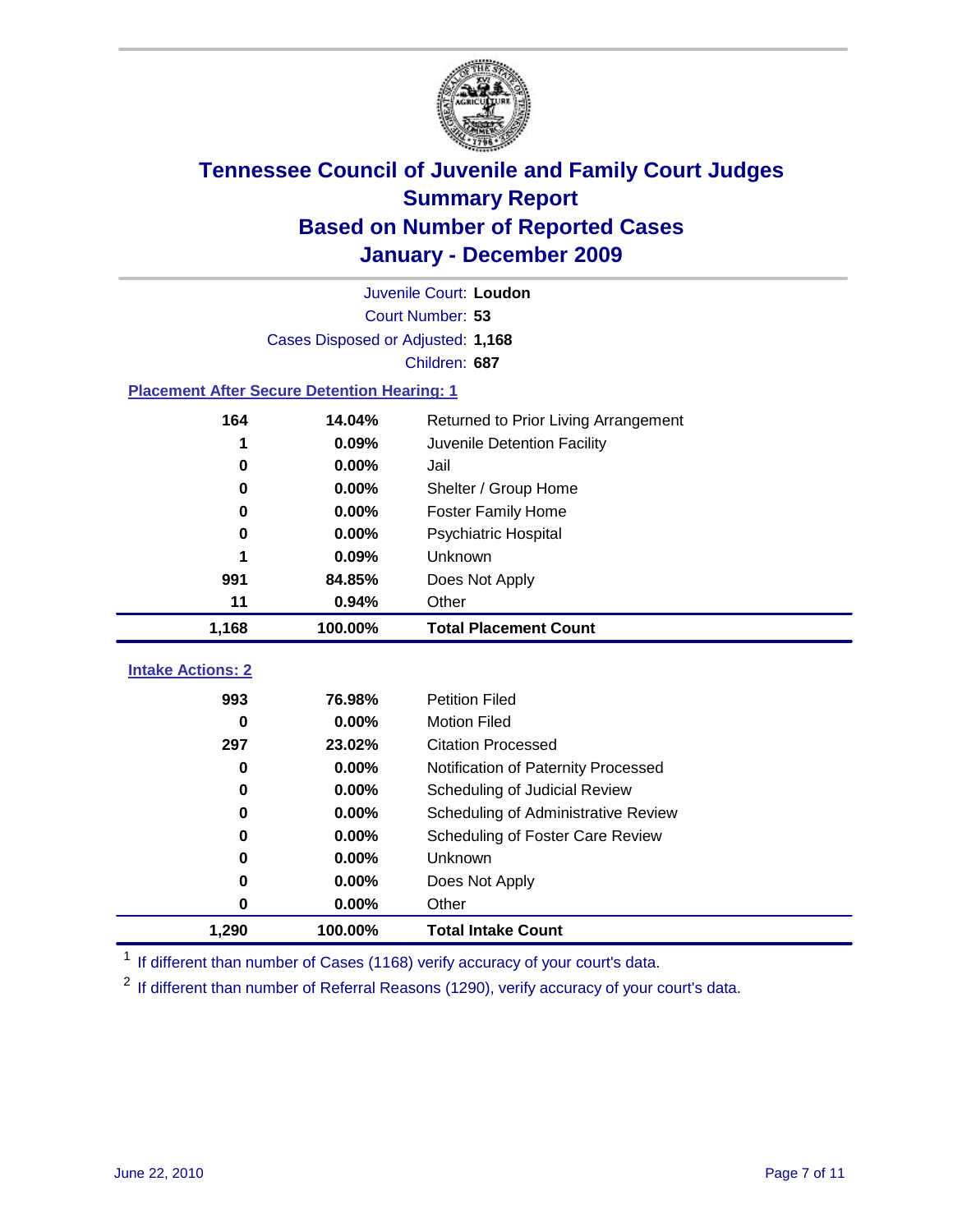

Court Number: **53** Juvenile Court: **Loudon** Cases Disposed or Adjusted: **1,168** Children: **687**

#### **Last Grade Completed by Child: 1**

| 687 | 100.00% | <b>Total Child Count</b>     |
|-----|---------|------------------------------|
| 0   | 0.00%   | Other                        |
| 6   | 0.87%   | Unknown                      |
| 0   | 0.00%   | <b>Never Attended School</b> |
| 0   | 0.00%   | Graduated                    |
| 7   | 1.02%   | <b>GED</b>                   |
| 0   | 0.00%   | Non-Graded Special Ed        |
| 6   | 0.87%   | 12th Grade                   |
| 93  | 13.54%  | 11th Grade                   |
| 144 | 20.96%  | 10th Grade                   |
| 124 | 18.05%  | 9th Grade                    |
| 103 | 14.99%  | 8th Grade                    |
| 49  | 7.13%   | 7th Grade                    |
| 33  | 4.80%   | 6th Grade                    |
| 23  | 3.35%   | 5th Grade                    |
| 13  | 1.89%   | 4th Grade                    |
| 13  | 1.89%   | 3rd Grade                    |
| 14  | 2.04%   | 2nd Grade                    |
| 18  | 2.62%   | 1st Grade                    |
| 16  | 2.33%   | Kindergarten                 |
| 0   | 0.00%   | Preschool                    |
| 25  | 3.64%   | Too Young for School         |

### **Enrolled in Special Education: 1**

| 687 | 100.00%  | <b>Total Child Count</b> |  |
|-----|----------|--------------------------|--|
| 6   | $0.87\%$ | Unknown                  |  |
| 675 | 98.25%   | No                       |  |
| 6   | $0.87\%$ | Yes                      |  |
|     |          |                          |  |

One child could be counted in multiple categories, verify accuracy of your court's data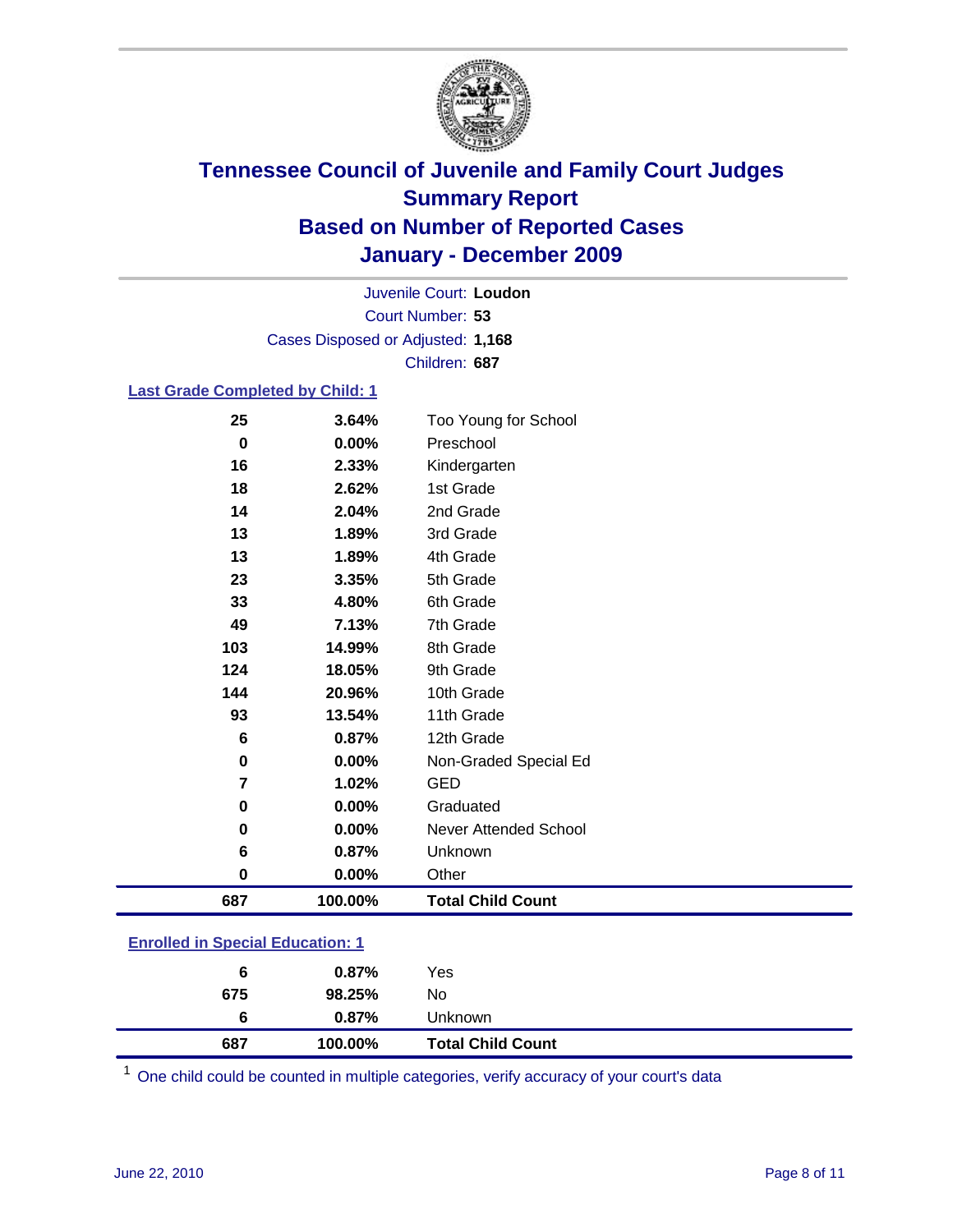

| Juvenile Court: Loudon       |                                   |                           |  |  |
|------------------------------|-----------------------------------|---------------------------|--|--|
|                              | Court Number: 53                  |                           |  |  |
|                              | Cases Disposed or Adjusted: 1,168 |                           |  |  |
|                              | Children: 687                     |                           |  |  |
| <b>Action Executed By: 1</b> |                                   |                           |  |  |
| 574                          | 44.50%                            | Judge                     |  |  |
| 0                            | 0.00%                             | Referee                   |  |  |
| 715                          | 55.43%                            | <b>YSO</b>                |  |  |
| 1                            | 0.08%                             | Other                     |  |  |
| 0                            | 0.00%                             | Unknown                   |  |  |
| 1,290                        | 100.00%                           | <b>Total Action Count</b> |  |  |

### **Formal / Informal Actions: 1**

| 0        | $0.00\%$ | Dismissed                                        |
|----------|----------|--------------------------------------------------|
| 0        | $0.00\%$ | Retired / Nolle Prosequi                         |
| 309      | 23.95%   | <b>Complaint Substantiated Delinquent</b>        |
| 134      | 10.39%   | <b>Complaint Substantiated Status Offender</b>   |
| 3        | 0.23%    | <b>Complaint Substantiated Dependent/Neglect</b> |
| 0        | $0.00\%$ | <b>Complaint Substantiated Abused</b>            |
| $\bf{0}$ | $0.00\%$ | <b>Complaint Substantiated Mentally III</b>      |
| 486      | 37.67%   | Informal Adjustment                              |
| 9        | 0.70%    | <b>Pretrial Diversion</b>                        |
| 0        | $0.00\%$ | <b>Transfer to Adult Court Hearing</b>           |
| 0        | $0.00\%$ | Charges Cleared by Transfer to Adult Court       |
| 0        | $0.00\%$ | Special Proceeding                               |
| 341      | 26.43%   | <b>Review Concluded</b>                          |
| 0        | $0.00\%$ | Case Held Open                                   |
| 8        | 0.62%    | Other                                            |
| 0        | $0.00\%$ | Unknown                                          |
| 1,290    | 100.00%  | <b>Total Action Count</b>                        |

<sup>1</sup> If different than number of Referral Reasons (1290), verify accuracy of your court's data.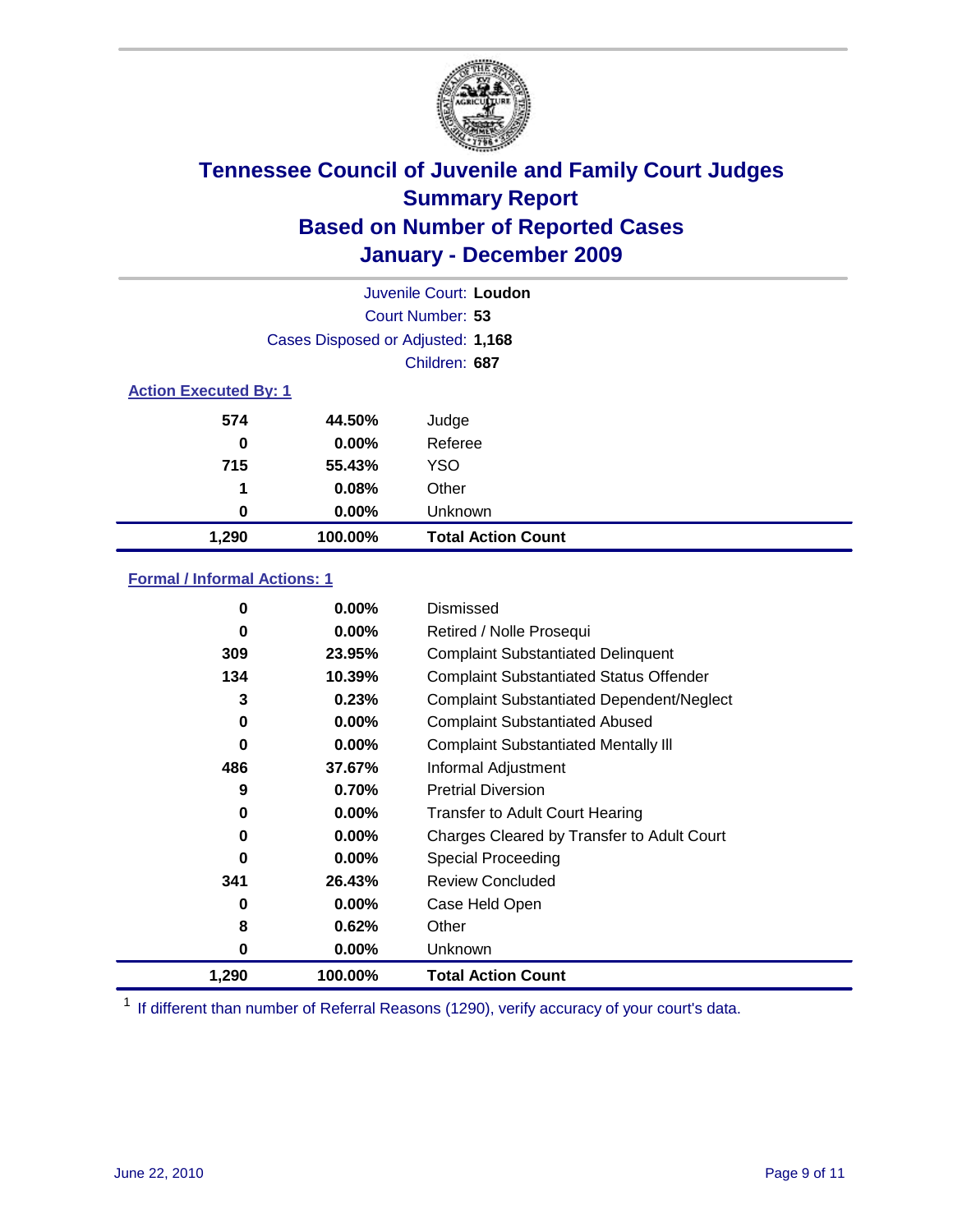

|                       |                                   | Juvenile Court: Loudon                                |
|-----------------------|-----------------------------------|-------------------------------------------------------|
|                       |                                   | Court Number: 53                                      |
|                       | Cases Disposed or Adjusted: 1,168 |                                                       |
|                       |                                   | Children: 687                                         |
| <b>Case Outcomes:</b> |                                   | There can be multiple outcomes for one child or case. |
| 101                   | 4.31%                             | <b>Case Dismissed</b>                                 |
| 1                     | 0.04%                             | Case Retired or Nolle Prosequi                        |
| 263                   | 11.22%                            | Warned / Counseled                                    |
| 0                     | 0.00%                             | <b>Held Open For Review</b>                           |
| 314                   | 13.39%                            | Supervision / Probation to Juvenile Court             |
| 0                     | 0.00%                             | <b>Probation to Parents</b>                           |
| 0                     | 0.00%                             | Referral to Another Entity for Supervision / Service  |
| 103                   | 4.39%                             | Referred for Mental Health Counseling                 |
| 87                    | 3.71%                             | Referred for Alcohol and Drug Counseling              |
| 0                     | 0.00%                             | <b>Referred to Alternative School</b>                 |
| 0                     | 0.00%                             | Referred to Private Child Agency                      |
| 129                   | 5.50%                             | Referred to Defensive Driving School                  |
| 2                     | 0.09%                             | Referred to Alcohol Safety School                     |
| 3                     | 0.13%                             | Referred to Juvenile Court Education-Based Program    |
| 67                    | 2.86%                             | Driver's License Held Informally                      |
| 0                     | 0.00%                             | <b>Voluntary Placement with DMHMR</b>                 |
| 1                     | 0.04%                             | <b>Private Mental Health Placement</b>                |
| 0                     | 0.00%                             | <b>Private MR Placement</b>                           |
| 1                     | 0.04%                             | Placement with City/County Agency/Facility            |
| 1                     | 0.04%                             | Placement with Relative / Other Individual            |
| 111                   | 4.73%                             | Fine                                                  |
| 269                   | 11.47%                            | <b>Public Service</b>                                 |
| 26                    | 1.11%                             | Restitution                                           |
| 2                     | 0.09%                             | <b>Runaway Returned</b>                               |
| 4                     | 0.17%                             | No Contact Order                                      |
| 0                     | 0.00%                             | Injunction Other than No Contact Order                |
| $\mathbf 2$           | 0.09%                             | <b>House Arrest</b>                                   |
| 0                     | 0.00%                             | <b>Court Defined Curfew</b>                           |
| 223                   | 9.51%                             | Dismissed from Informal Adjustment                    |
| 1                     | 0.04%                             | <b>Dismissed from Pretrial Diversion</b>              |
| 86                    | 3.67%                             | Released from Probation                               |
| 0                     | 0.00%                             | <b>Transferred to Adult Court</b>                     |
| 0                     | $0.00\%$                          | <b>DMHMR Involuntary Commitment</b>                   |